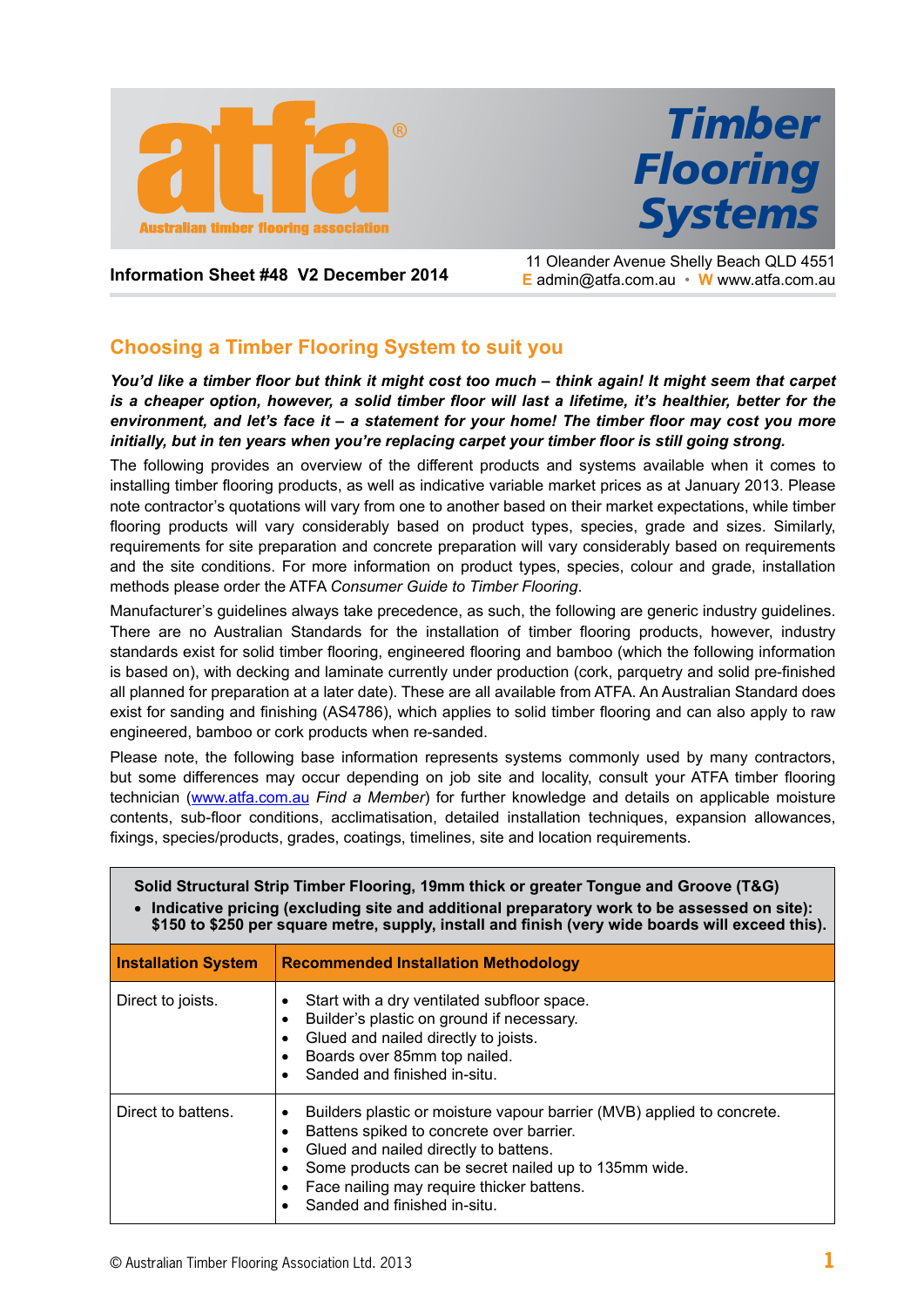| On structural sheet<br>subfloor (plywood,<br>particleboard or<br>existing timber floor)<br>over joists. | Start with a dry ventilated subfloor space.<br>$\bullet$<br>Builder's plastic on ground if necessary.<br>$\bullet$<br>Sheet subfloor glued and nailed or if needed screwed to joists.<br>$\bullet$<br>Subfloor flat, dry and clean, sanded if required.<br>$\bullet$<br>Boards including wider boards may be glued and nailed through subfloor to joists.<br>$\bullet$<br>Boards from some manufacturers up to 135mm wide can be secret nailed.<br>$\bullet$<br>Sanded and finished in-situ.<br>$\bullet$ |
|---------------------------------------------------------------------------------------------------------|-----------------------------------------------------------------------------------------------------------------------------------------------------------------------------------------------------------------------------------------------------------------------------------------------------------------------------------------------------------------------------------------------------------------------------------------------------------------------------------------------------------|
| On plywood subfloor<br>over concrete.                                                                   | Builder's plastic or moisture vapour barrier (MVB) applied.<br>$\bullet$<br>12-15mm plywood spiked or adhesive fixed to the concrete.<br>$\bullet$<br>Flooring glued and secret nailed to substrate.<br>$\bullet$<br>Boards from some manufacturers up to 135mm wide can be secret nailed.<br>$\bullet$<br>Sanded and finished in-situ.<br>$\bullet$                                                                                                                                                      |
| Very wide board<br>flooring (180mm and<br>wider)                                                        | Refer to product manufacturer guidelines.<br>$\bullet$                                                                                                                                                                                                                                                                                                                                                                                                                                                    |
| Direct adhesive fix to<br>concrete.                                                                     | Not suited to all species or in all localities<br>$\bullet$<br>Concrete to be flat (grinding and/or levelling compound), clean, dry and strong.<br>$\bullet$<br>Applied moisture vapour barrier (MVB) often used.<br>$\bullet$<br>Flooring (mainly up to 85mm wide) installed with full bed of adhesive to concrete.<br>$\bullet$<br>Supplementary nailing or weighting used to hold flooring while adhesive cures.<br>$\bullet$<br>Sanded and finished in-situ.                                          |

**Solid Overlay Tongue and Groove Flooring (generally 10mm to 14mm thick and non structural)**

• **Indicative pricing (excluding site and additional preparatory work to be assessed on site): \$150 to \$250 per square metre, supply, install and finish.**

| <b>Installation System</b>                                                                              | <b>Recommended Installation Methodology</b>                                                                                                                                                                                                                                                                                                                                                                                                       |
|---------------------------------------------------------------------------------------------------------|---------------------------------------------------------------------------------------------------------------------------------------------------------------------------------------------------------------------------------------------------------------------------------------------------------------------------------------------------------------------------------------------------------------------------------------------------|
| On structural sheet<br>subfloor (plywood,<br>particleboard or<br>existing timber floor)<br>over joists. | Start with a dry ventilated subfloor space.<br>٠<br>Builder's plastic on ground if necessary.<br>$\bullet$<br>Sheet subfloor glued and nailed or if needed screwed to joists.<br>$\bullet$<br>Subfloor flat, dry and clean, sanded if required.<br>$\bullet$<br>Flooring glued and nailed to subfloor.<br>٠<br>Flooring, including some up to 180mm wide can be adhesive fixed and<br>$\bullet$<br>secret nailed.<br>Sanded and finished in-situ. |
| On plywood subfloor<br>over concrete.                                                                   | Builder's plastic or moisture vapour barrier (MVB) applied.<br>$\bullet$<br>12-15mm plywood spiked or adhesive fixed to the concrete.<br>$\bullet$<br>Flooring glued and nailed to subfloor.<br>٠<br>Flooring, including some up to 180mm wide can be adhesive fixed and se-<br>$\bullet$<br>cret nailed.<br>Sanded and finished in-situ.                                                                                                         |
| Direct adhesive fix to<br>concrete.                                                                     | Concrete to be flat (grinding and/or levelling compound), clean, dry and strong.<br>$\bullet$<br>Applied moisture vapour barrier (MVB) often used.<br>٠<br>Flooring installed with full bed of adhesive to concrete.<br>$\bullet$<br>Supplementary nailing or weighting used to hold flooring while adhesive cures.<br>$\bullet$<br>Sanded and finished in-situ.                                                                                  |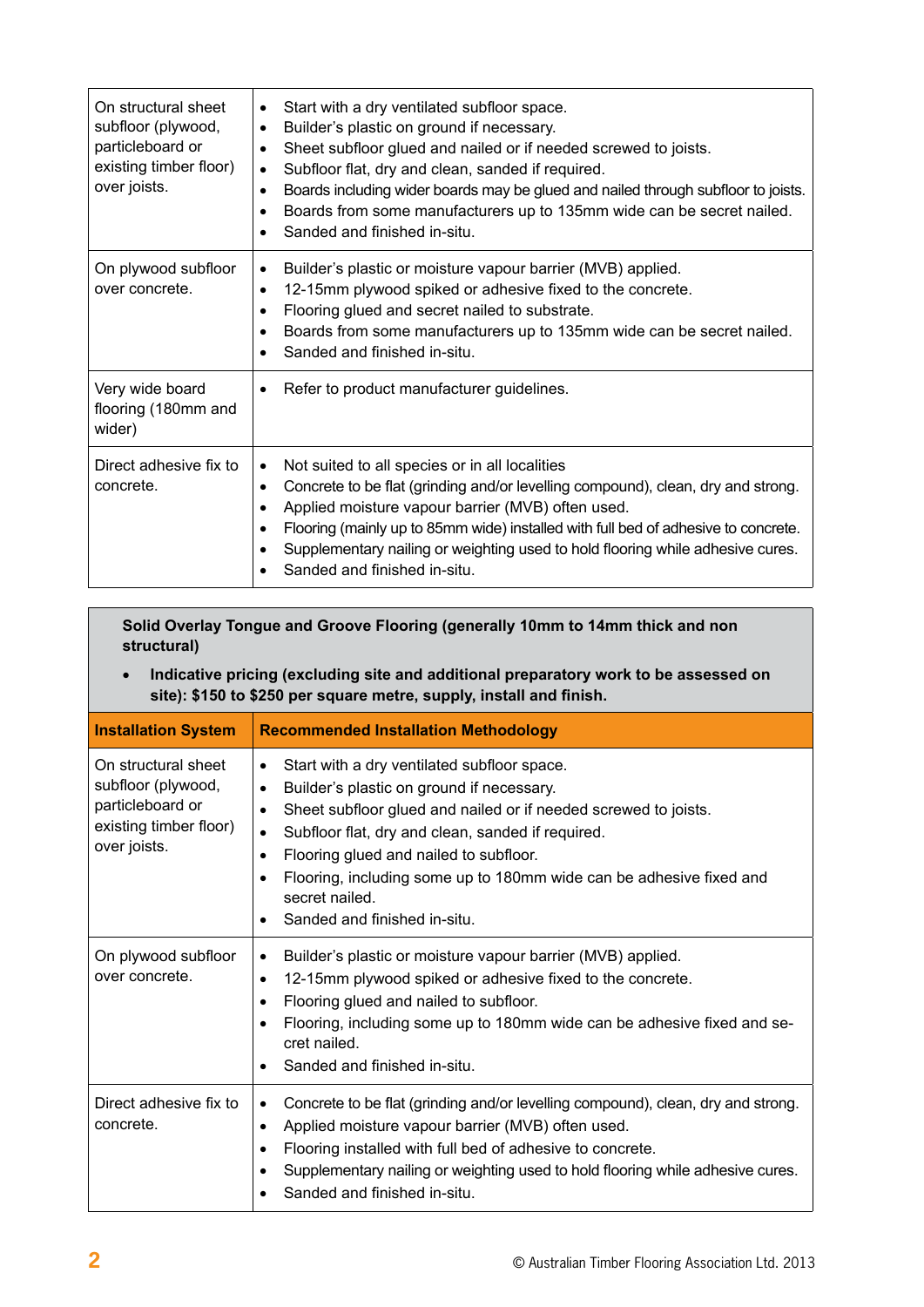# **Engineered Flooring**

• **Indicative pricing (excluding site and additional preparatory work to be assessed on site): \$100 to \$250 per square metre, supply and install. Can include sanding and finishing raw engineered flooring.**

| <b>Installation System</b>                                                                              | <b>Recommended Installation Methodology</b>                                                                                                                                                                                                                                                                                                             |
|---------------------------------------------------------------------------------------------------------|---------------------------------------------------------------------------------------------------------------------------------------------------------------------------------------------------------------------------------------------------------------------------------------------------------------------------------------------------------|
| On structural sheet<br>subfloor (plywood,<br>particleboard or<br>existing timber floor)<br>over joists. | Start with a dry ventilated subfloor space.<br>$\bullet$<br>Builder's plastic on ground if necessary.<br>$\bullet$<br>Sheet subfloor glued and nailed to joists.<br>$\bullet$<br>Subfloor flat, dry and clean, sanded if required.<br>$\bullet$<br>Fixed with full bed adhesive utilising weighting to hold floor while adhesive<br>$\bullet$<br>cures. |
| On plywood subfloor<br>over concrete.                                                                   | Builder's plastic or moisture vapour barrier (MVB) applied.<br>$\bullet$<br>12-15mm plywood spiked or adhesive fixed to the concrete.<br>$\bullet$<br>Fixed with full bed adhesive utilising weighting to hold floor while adhesive<br>٠<br>cures.                                                                                                      |
| Direct adhesive fix to<br>concrete.                                                                     | Concrete to be flat (grinding and/or levelling compound), clean, dry and strong.<br>$\bullet$<br>Applied moisture vapour barrier (MVB).<br>$\bullet$<br>Flooring installed with full bed of adhesive to concrete.<br>$\bullet$<br>Supplementary weighting used to hold flooring while adhesive cures.                                                   |
| Floating floor.                                                                                         | Concrete to be flat (grinding and/or levelling compound), clean, dry and<br>٠<br>strong.<br>Sheeted subfloor to be flat, dry and clean, sanded if required.<br>$\bullet$<br>Roll out and fit moisture retarding underlay.<br>$\bullet$<br>Install flooring.<br>$\bullet$<br>Beading and/or skirtings fitted to locate flooring.                         |

| Pre-Finished Solid Tongue and Groove Flooring (T&G)                                                                                                              |                                                                                                                                                                                                                                                                                                                                              |
|------------------------------------------------------------------------------------------------------------------------------------------------------------------|----------------------------------------------------------------------------------------------------------------------------------------------------------------------------------------------------------------------------------------------------------------------------------------------------------------------------------------------|
| Indicative pricing (excluding site and additional preparatory work to be assessed on<br>$\bullet$<br>site): \$120 to \$180 per square metre, supply and install. |                                                                                                                                                                                                                                                                                                                                              |
| <b>Installation System</b>                                                                                                                                       | <b>Recommended Installation Methodology</b>                                                                                                                                                                                                                                                                                                  |
| On structural sheet<br>subfloor (plywood,<br>particleboard or<br>existing timber floor)<br>over joists.                                                          | Start with a dry ventilated subfloor space.<br>٠<br>Builder's plastic on ground if necessary.<br>$\bullet$<br>Sheet subfloor glued and nailed or if needed screwed to joists.<br>٠<br>Subfloor flat, dry and clean, sanded if required.<br>٠<br>Fixed with full bed adhesive utilising weighting to hold floor while adhesive<br>٠<br>cures. |
| Direct adhesive fix to<br>concrete.                                                                                                                              | Concrete to be flat (grinding and/or levelling compound), clean, dry and strong.<br>Applied moisture vapour barrier (MVB) often used.<br>Flooring installed with full bed of adhesive to concrete.<br>٠<br>Supplementary weighting used to hold flooring while adhesive cures.                                                               |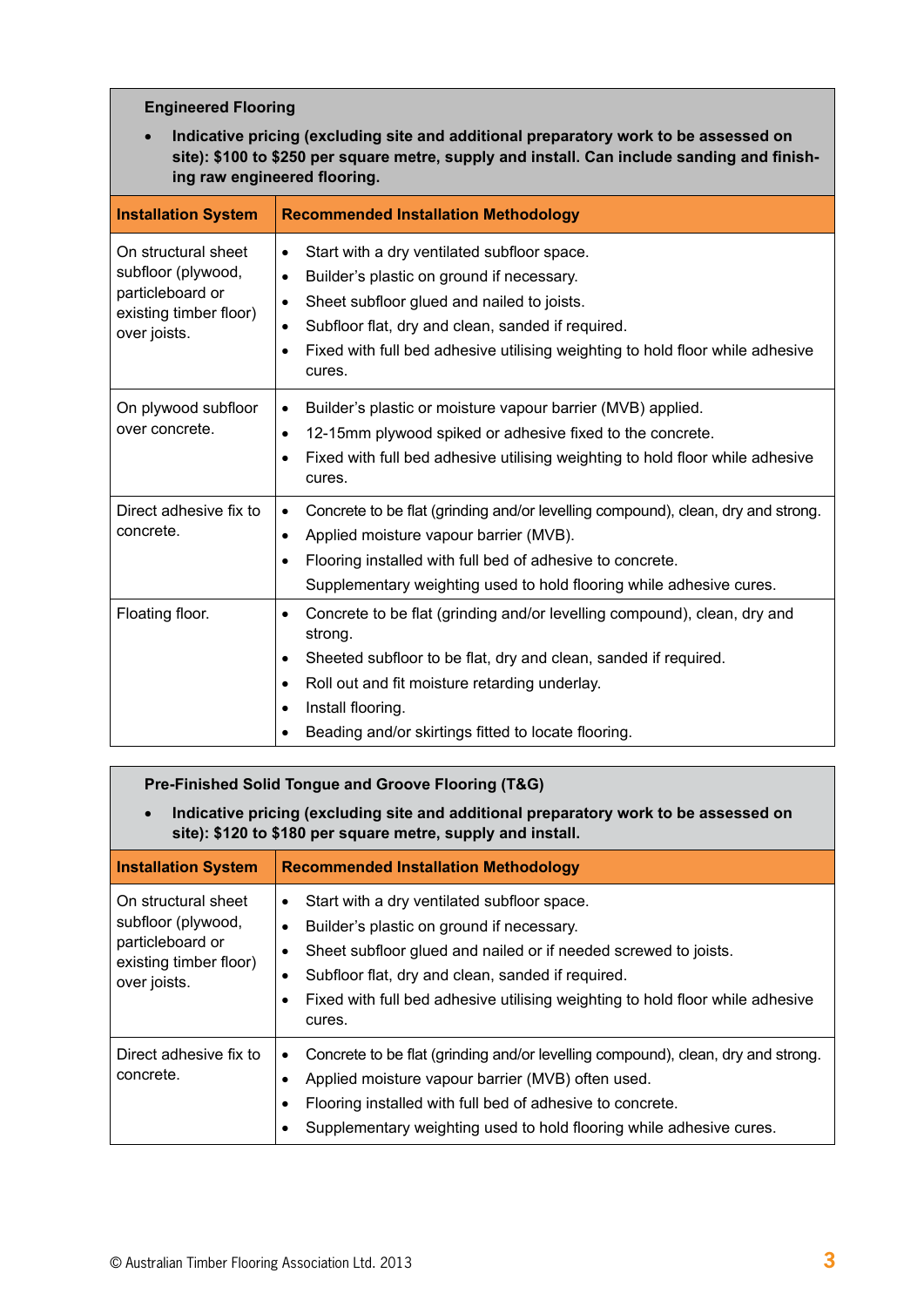# **Parquetry (Block and Mosaic)**

• **Indicative pricing (excluding site and additional preparatory work to be assessed on site): \$150 to \$370 per square metre, supply, install and finish (highly intricate patterns may exceed this).**

| <b>Installation System</b>                                                                              | <b>Recommended Installation Methodology</b>                                                                                                                                                                                                                                                                                                                                   |
|---------------------------------------------------------------------------------------------------------|-------------------------------------------------------------------------------------------------------------------------------------------------------------------------------------------------------------------------------------------------------------------------------------------------------------------------------------------------------------------------------|
| On structural sheet<br>subfloor (plywood,<br>particleboard or<br>existing timber floor)<br>over joists. | Start with a dry ventilated subfloor space.<br>$\bullet$<br>Builder's plastic on ground if necessary.<br>$\bullet$<br>Sheet subfloor glued and nailed.<br>$\bullet$<br>Subfloor flat, dry and clean, sanded if required.<br>٠<br>Flooring installed with full bed parquetry adhesive.<br>$\bullet$<br>Entire area trowel filled.<br>$\bullet$<br>Sanded and finished in-situ. |
| Direct adhesive fix to<br>concrete.                                                                     | Concrete to be flat (grinding and/or levelling compound), clean, dry and strong.<br>$\bullet$<br>Applied moisture vapour barrier (MVB) often used.<br>Flooring installed with full bed of parquetry adhesive to concrete.<br>$\bullet$<br>Entire area trowel filled.<br>Sanded and finished in-situ.                                                                          |

# **Cork (Adhesive backed tiles or direct fix)**

• **Indicative pricing (excluding site and additional preparatory work to be assessed on site): \$95 to \$160 per square metre, supply, install and finish.**

| <b>Installation System</b>                                                                              | <b>Recommended Installation Methodology</b>                                                                                                                                                                                                                                                       |
|---------------------------------------------------------------------------------------------------------|---------------------------------------------------------------------------------------------------------------------------------------------------------------------------------------------------------------------------------------------------------------------------------------------------|
| On structural sheet<br>subfloor (plywood,<br>particleboard or<br>existing timber floor)<br>over joists. | Start with a dry ventilated subfloor space.<br>$\bullet$<br>Sheet subfloor glued and nailed.<br>$\bullet$<br>Subfloor flat, dry and clean, sanded if required.<br>Cork adhered to subfloor ensuring minimal gaps at joins.<br>$\bullet$<br>Any small gaps filled.<br>Sanded and finished in-situ. |
| Direct adhesive fix to<br>concrete.                                                                     | Concrete to be flat (grinding and/or levelling compound), clean, dry and strong.<br>$\bullet$<br>Applied moisture vapour barrier (MVB).<br>Cork adhered to concrete ensuring minimal gaps at joins.<br>Any small gaps filled.<br>Sanded and finished in-situ.                                     |

## **Bamboo - Strand Woven (solid or engineered prefinished), Vertical or Horizontal**

• **Indicative pricing (excluding site and additional preparatory work to be assessed on site): \$90 to \$170 per square metre, supply and install.**

| <b>Installation System</b>                                                                              | <b>Recommended Installation Methodology</b>                                                                                                                                                                                                                                                            |
|---------------------------------------------------------------------------------------------------------|--------------------------------------------------------------------------------------------------------------------------------------------------------------------------------------------------------------------------------------------------------------------------------------------------------|
| On structural sheet<br>subfloor (plywood,<br>particleboard or<br>existing timber floor)<br>over joists. | Start with a dry ventilated subfloor space.<br>$\bullet$<br>Builder's plastic on ground if necessary.<br>$\bullet$<br>Sheet subfloor glued and nailed.<br>Subfloor flat, dry and clean, sanded if required.<br>Fixed with full bed adhesive utilising weighting to hold floor while adhesive<br>cures. |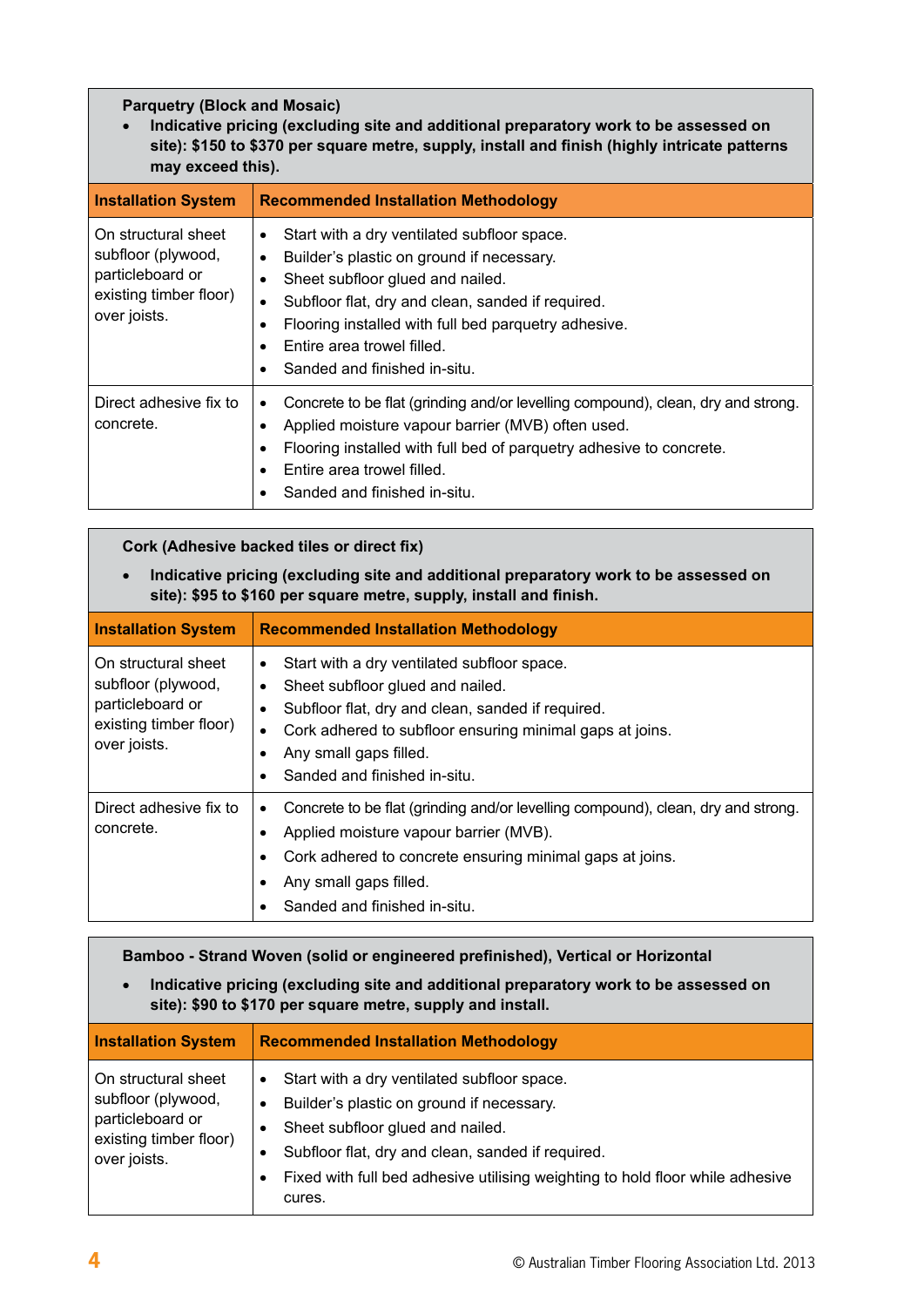| On plywood subfloor<br>over concrete. | Builder's plastic or moisture vapour barrier (MVB) applied.<br>$\bullet$<br>12-15 mm plywood spiked or adhesive fixed to the concrete.<br>$\bullet$<br>Fixed with full bed adhesive utilising weighting to hold floor while adhesive<br>cures.                                                               |
|---------------------------------------|--------------------------------------------------------------------------------------------------------------------------------------------------------------------------------------------------------------------------------------------------------------------------------------------------------------|
| Direct adhesive fix to<br>concrete.   | Concrete to be flat (grinding and/or levelling compound), clean, dry and strong.<br>Applied moisture vapour barrier (MVB) required (usually double application).<br>Flooring installed with full bed of adhesive.<br>Fixed with full bed adhesive utilising weighting to hold floor while adhesive<br>cures. |
| Floating floor.                       | Concrete to be flat (grinding and/or levelling compound), clean, dry and strong.<br>Sheeted subfloor to be flat, dry and clean, sanded if required.<br>Roll out and fit moisture retarding underlay.<br>٠<br>Install flooring.<br>$\bullet$<br>Beading and/or skirtings fitted to locate flooring.           |

| Laminate                                                                                                                                                        |                                                                                                                                                                                                                                                                                                                                                                                                                                                                   |
|-----------------------------------------------------------------------------------------------------------------------------------------------------------------|-------------------------------------------------------------------------------------------------------------------------------------------------------------------------------------------------------------------------------------------------------------------------------------------------------------------------------------------------------------------------------------------------------------------------------------------------------------------|
| Indicative pricing (excluding site and additional preparatory work to be assessed on<br>$\bullet$<br>site): \$80 to \$150 per square metre, supply and install. |                                                                                                                                                                                                                                                                                                                                                                                                                                                                   |
| <b>Installation System</b>                                                                                                                                      | <b>Recommended Installation Methodology</b>                                                                                                                                                                                                                                                                                                                                                                                                                       |
| Floating floor.                                                                                                                                                 | Concrete to be flat (grinding and/or levelling compound), clean, dry and strong.<br>Applied moisture vapour barrier (MVB) for ground floor concrete slabs.<br>Sheeted subfloor to be flat, dry and clean, sanded if required.<br>Apply acoustic barrier for apartments.<br>Roll out and fit underlay (moisture retarding underlay can be used).<br>Install flooring.<br>٠<br>Beading and/or skirtings fitted to locate flooring.<br>Laminate cannot be re-sanded. |

**Sanding and Finishing (while not an installation system, this then provides a complete overview of all work).**

- • **Indicative pricing (excluding site and additional preparatory work to be assessed on site): \$33 to \$50 per square metre, supplying products, sanding and finishing. For staining add a further \$20 to \$40 per square metre depending on the methods and products used.. For stairs, anticipate between \$40 and \$60 per tread, depending on open or closed tread and type of finish system used.**
- When contracting ATFA members with a higher accreditation level, you can expect to **pay a little more for peace of mind.**

| <b>Installed System</b>                                                                                             | <b>Variations</b>                                                                                                                                                                                                                                                                                                                                                                                                                                         |
|---------------------------------------------------------------------------------------------------------------------|-----------------------------------------------------------------------------------------------------------------------------------------------------------------------------------------------------------------------------------------------------------------------------------------------------------------------------------------------------------------------------------------------------------------------------------------------------------|
| To solid timber<br>flooring, parquetry<br>and cork, as well<br>as re-sands of<br>engineered and<br>bamboo flooring. | At the lower end of the scale, a conventional sand and finish job would involve<br>solvent based polyurethane on a secret nailed strip timber floor.<br>At the higher end of the scale, a sand and finish job would entail punching<br>and filling nail holes (and/or a high feature floor with many open features to be<br>filled), using water based products or hard wax coating systems. It may also<br>include a parquetry floor with flood filling. |